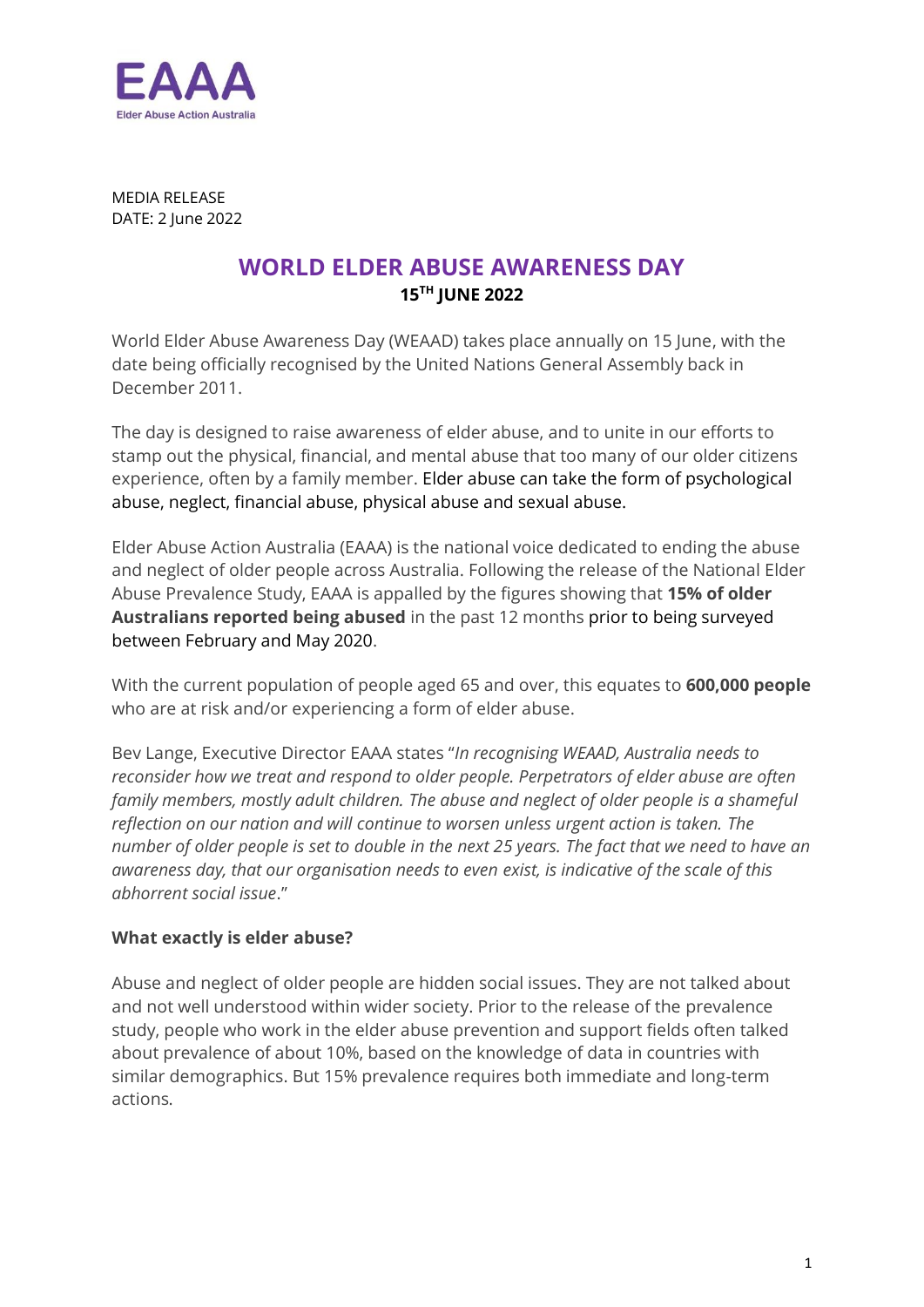**61% of older people don't seek help when they are abused**. Elder abuse often remains hidden, with the most frequent action taken to stop the abuse involving the victim speaking directly to the perpetrator.

## **The necessary action**

A recently convened sector-wide summit identified the actions required to make meaningful progress. These are substantial and systemic matters that demand a deep level of commitment to address which include:

- 1. **Strengthen frontline services**  Create equitable access to services so that all older people can obtain support across prevention, early intervention, response, and recovery
- 2. **Invest in research**  Determine the economic impact of elder abuse and neglect so we understand its true cost, and address the gaps in the elder abuse prevalence study
- 3. **Improve education and focus on prevention**  Invest in primary prevention and awareness campaigns that address ageism, empower older people, and promote respect across the generations
- 4. **Harmonise laws and procedures**  Address the mess of inconsistency across states and government departments that generates confusion and unfairness for older people
- 5. **Give older people a voice**  Prioritise the stories and experiences of seniors through every step of the process towards an abuse-free Australia

According to Jenny Blakey, Co-Chair EAAA, *"World Elder Abuse Awareness Day is to affirm the value of older people and their rights to be respected. No-one at any age should be subject to abuse. Ageism can belittle older people and result in a lack of action to tackle elder abuse."*

Fellow Co-Chair, Russell Westacott, *"Given elder abuse in Australia impacts 600,000 older people each year, WEAAD is an important day to shine a light on that sobering reality, however the whole of Australian society needs to do more now to eliminate this appalling abuse from our communities."*

EAAA Co-Chairs, Russell Westacott and Jenny Blakey are available for comment.

- END -